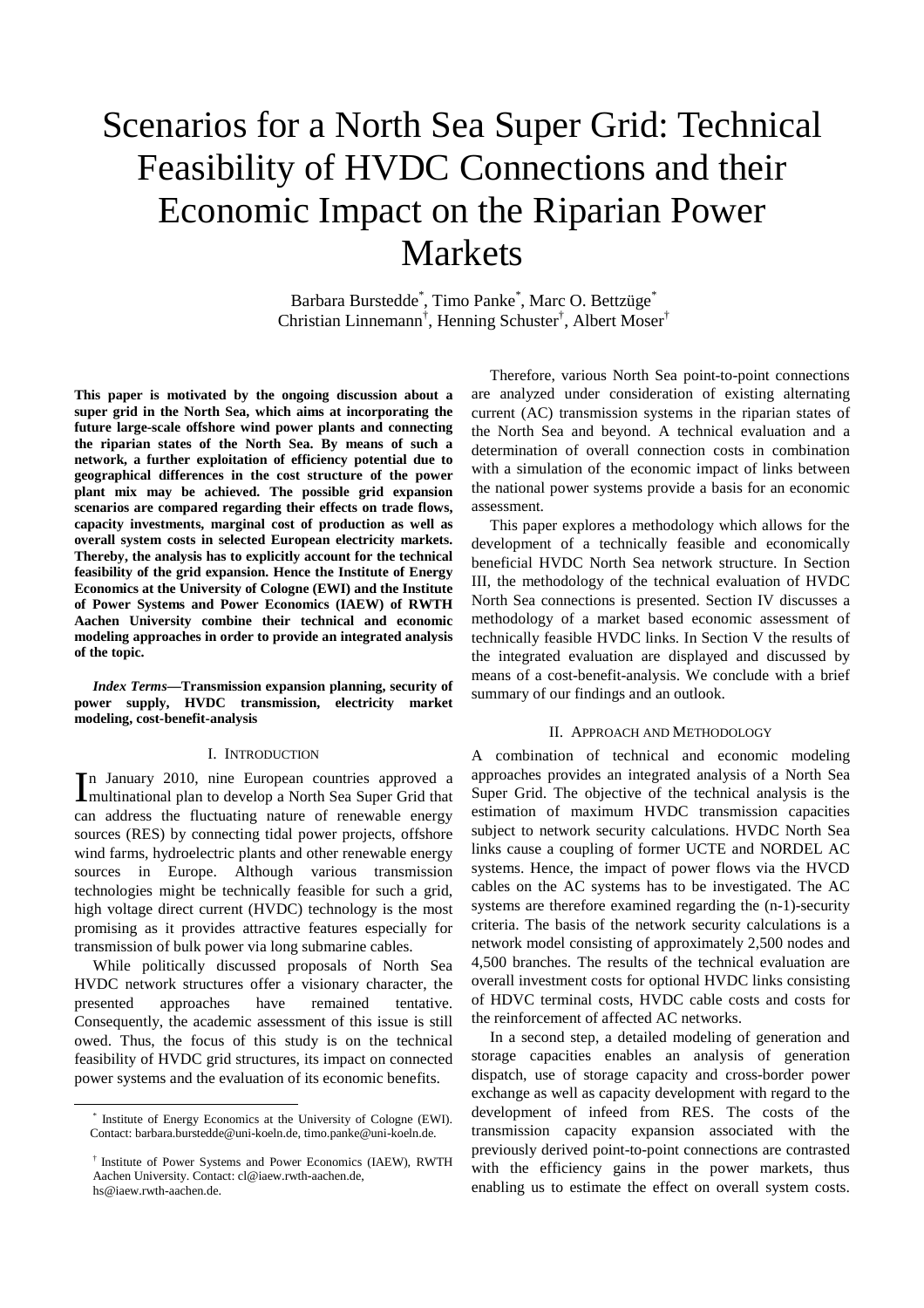For this reason the most efficient of several optional HVDC point-to-point connections can be identified.

An iterative loop including an assessment of HVDC point-to-point connections under consideration of their investment costs and their impact on the connected power market provides a starting point for a reasonable development of an economically efficient and technically feasible HVDC North Sea network structure.

# III. TECHNICAL EVALUATION OF NORTH SEA HVDC POINT-TO-POINT CONNECTIONS

The objective of this paper is to analyze the effect of HVDC links on the European power system. In order to do so, optional HVDC links are investigated and thus resulting overall investment costs can be compared. These costs comprise the expenses associated with the HVDC system on the one hand and the conventional system on the other hand. This section deals with how the HVDC system costs are derived and the applied methodology to calculate the conventional system costs.

The costs for each HVDC link can be subdivided into two major costs terms. The first term represents the investment costs of the HVDC system. These costs are basically determined by the power and length of the HVDC link which are assumed to increase approximately linearly with power and length.

The second cost term represents necessary network reinforcements in the conventional AC system to integrate the HVDC link. These reinforcements may become a necessity, as a secure operation of the network in technical terms has to be always guaranteed [1]. The amount of necessary reinforcements strongly depends on the transmission capacity of the HVDC link and the selected connection nodes in the extra high voltage grid. In case of a HVDC connection to a network node, which is bounded with slender transmission capacities, the required reinforcement measures and consequently the reinforcement costs are expected to increase compared to a connection to a strong network node. Then again, the distance between two HVDC terminals might increase if technical optimal network nodes are selected. Therefore, the first step of the applied methodology aims at identifying possible network nodes for the connection of the HVDC terminals.

# *A. Reinforcement of the underlying AC network structure*

After having defined appropriate network connection nodes for HVDC terminals, overall HVDC investment costs are determined. The first cost term can be calculated for given HVDC systems, the second cost term requires a network analysis as the costs strongly correlate with the number of overloaded elements in the system.

The general approach to determine the overloaded network elements is based on a three-staged process.

At first, a power plant scenario is being defined in which installed generation capacities for each primary energy type are assigned to the different market zones. In a next step a market simulation is conducted in order to obtain the hourly dispatch of each generation unit. The third step is dedicated

to the identification of one or several critical hours, conducting contingency analyses for each of them. Thereby, load and generation values for each considered node of the extra high voltage network are taken into account.

The basic results from this process are the overloaded network elements in the system. The monetary effort to mitigate these overloaded network elements can be determined and compared for each HVDC link.

The power plant scenario is based on a published study conducted for the European Commission in 2007 [2]. Starting from the year 2005, a market simulation of the electricity system until 2030 was carried out in order to determine the power plant development. The underlying assumptions were nuclear phase-outs in Germany and Belgium and the EU's climate protection goals did not have to be met. Under these assumptions, the study predicts increasing installed capacities of renewable energy sources, decreasing capacities of coal power plants and increasing capacities of natural gas power plants.

Based on this study, aggregate values of installed capacities were transformed into generation units of power plant types. Each power plant type represents a generation technology with representative technical parameters. After the generation of a power plant mix based on aggregate installed capacities, a market simulation on power plant level was performed to determine the dispatch of each generation unit. The objective function of the market simulation is the minimization of total generation costs summed up for one year. The main degree of freedom of the market simulation is the power generation of each power plant in every hour. The relevant boundaries are the maximum transfer capacities between the market zones and the technical boundaries of the power plants as for example maximum power, minimal down time of the units or minimal and maximal fill levels of pump storage basins.

The economic dispatch of each generation unit has an impact on the transmission network, which has to be analyzed. The basis of the network analysis is a network model. The network model used for these analyses covers the extra high voltage grids of the UCTE and NORDEL regions and consists of approx. 2,500 network nodes, 4,500 transmission lines and 900 conventional power plants. This model represents the situation in 2007 and was generated by using solely publicly available data [3]. Published data such as cross border load flows verify the network model.

The model described in the paragraph above is amended with published grid reinforcements [4] to represent the grid topology for 2030. Concerning the connection of conventional generation units to the grid two approaches are applied. In case grid connection nodes for power plants are available these nodes are used, while a reasonable network node for this power plant is created based on primary energy prices and existing stations if this is not the case. Renewable generation units are placed according to renewable potential maps and the allocation of already installed generation units.

After having set up the economic and technical system, the economic dispatch of each generation unit is determined. Subsequently overloaded network elements are identified for a strong-wind strong-load scenario. This scenario has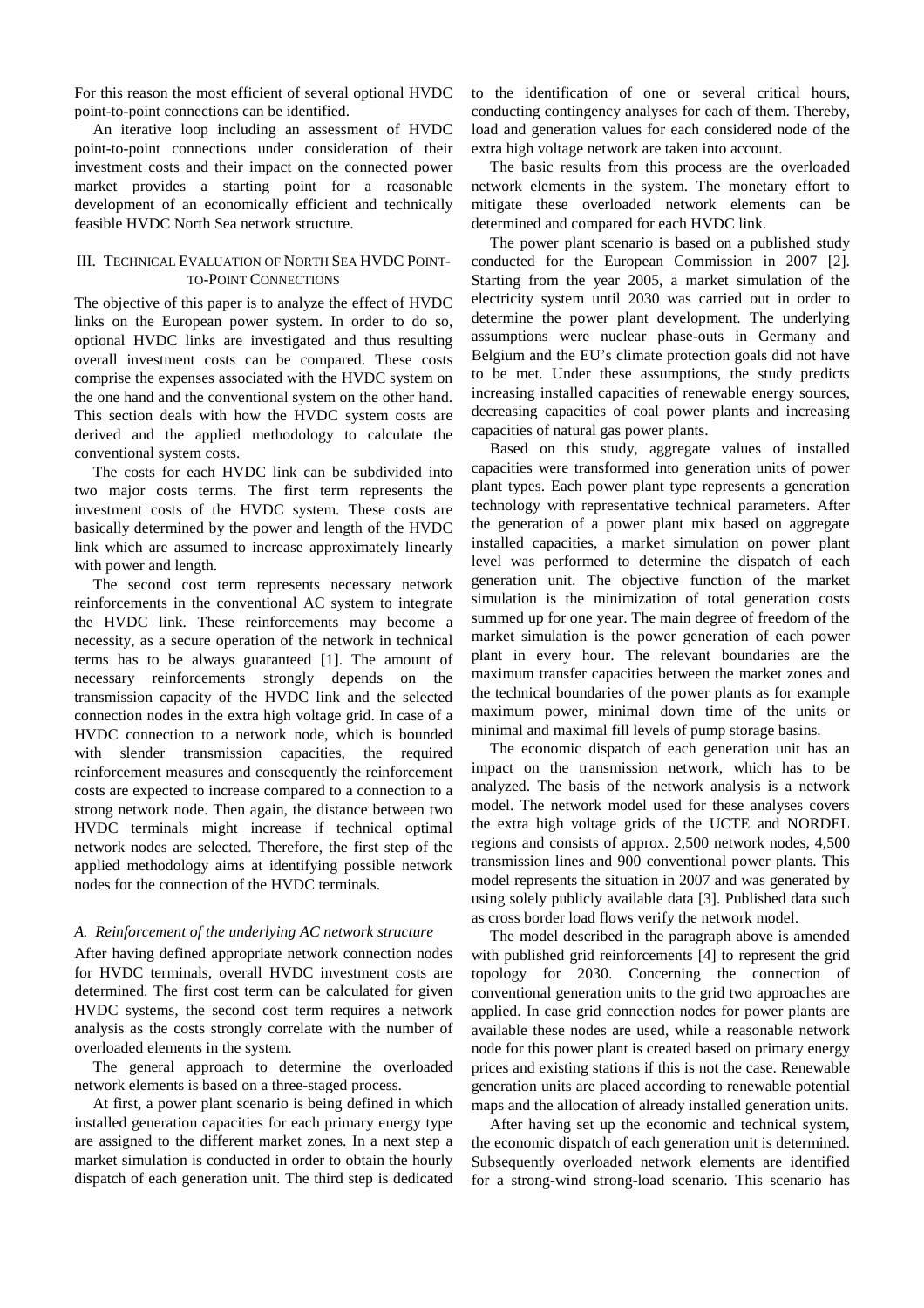been chosen as it can be expected to constitute a critical situation for the system as the wind feed-in is high and the transmission lines on the other hand are already highly stressed.

This process is repeated for the case without any HVDC reinforcement in the system (Base Case) and various scenarios with HVDC reinforcement measures.

The associated costs in the conventional grid for a given HVDC link and HVDC power are defined as the difference of the length of overloaded lines in the situation with the respective reinforcement measures compared to the Base Case multiplied with the specific costs of new AC single circuit lines. This estimation can be regarded as conservative since probably not every overloaded line has to be reinforced with a new AC single circuit line to reduce the overloaded elements. Table I shows the assumed cost parameters for the HVDC system and the costs for a single circuit line.

TABLE I ASSUMED ECONOMIC DATA OF HVDC LINKS AND AC REINFORCEMENTS

| <b>Component</b>                             | Costs               |
|----------------------------------------------|---------------------|
| $HVDC$ terminal ( $E/GW$ )                   | $120 \cdot 10^{6}$  |
| HVDC underground cable, 3 GW $(\epsilon/km)$ | $1.2 \cdot 10^{6}$  |
| AC single circuit line $(\epsilon/km)$       | $0.65 \cdot 10^{6}$ |

#### *B. Results of the HVDC cost analysis*

In this section we conduct an analysis of the costs associated with HVDC reinforcement measures. HVDC links between Germany, the Netherlands, Norway and France are considered. The capacity of each link is varied from 2,500 MW to 7,500 MW. In order to identify optimal connection nodes of the HVDC terminal to the conventional grid, multiple network nodes per country are analyzed.

This section concentrates on optional HVDC links between Norway, with a high amount of hydroelectric plants, and Germany, the Netherlands and France, with a large amount of installed capacity of renewable energies.



Fig. 1.Geographical Position of Potential HVDC Connection Nodes.

The assumed grid connections for those links are at node Feda in Norway, at node Maasvlakte in the Netherlands, at node Penly in France and at node Diele in Germany. Fig. 1 shows the geographical position of the nodes named above.



Fig. 2. Analysis of the Cost Structure for HVDC Connections between Norway (Feda) and the Netherlands (Maasvlakte).

In order to analyze the HVDC link costs, the costs for an HVDC link from Norway (Feda) to the Netherlands (Maasvlakte) is exemplarily considered for different HVDC transmission capacities (Fig. 2). One can see that the cost of reinforcement measures within the underlying AC system are negligible compared to the investment costs of the HVDC terminal and the HVDC line. It can therefore be concluded that the cost of the HVDC link is determined by the investment costs of the HVDC link.



Fig. 3. Analysis of HVDC Costs for Different Links.

For each possible connection, the HVDC overall investment costs are calculated. Fig. 3 shows the overall investment costs for each of the three potential configurations. Due to the longest distance, the point-topoint connection between Feda (NO) and Penly (FR) requires the highest investment costs. The overall investment costs and the technical configuration as NTC values of the proposed connections present the input data for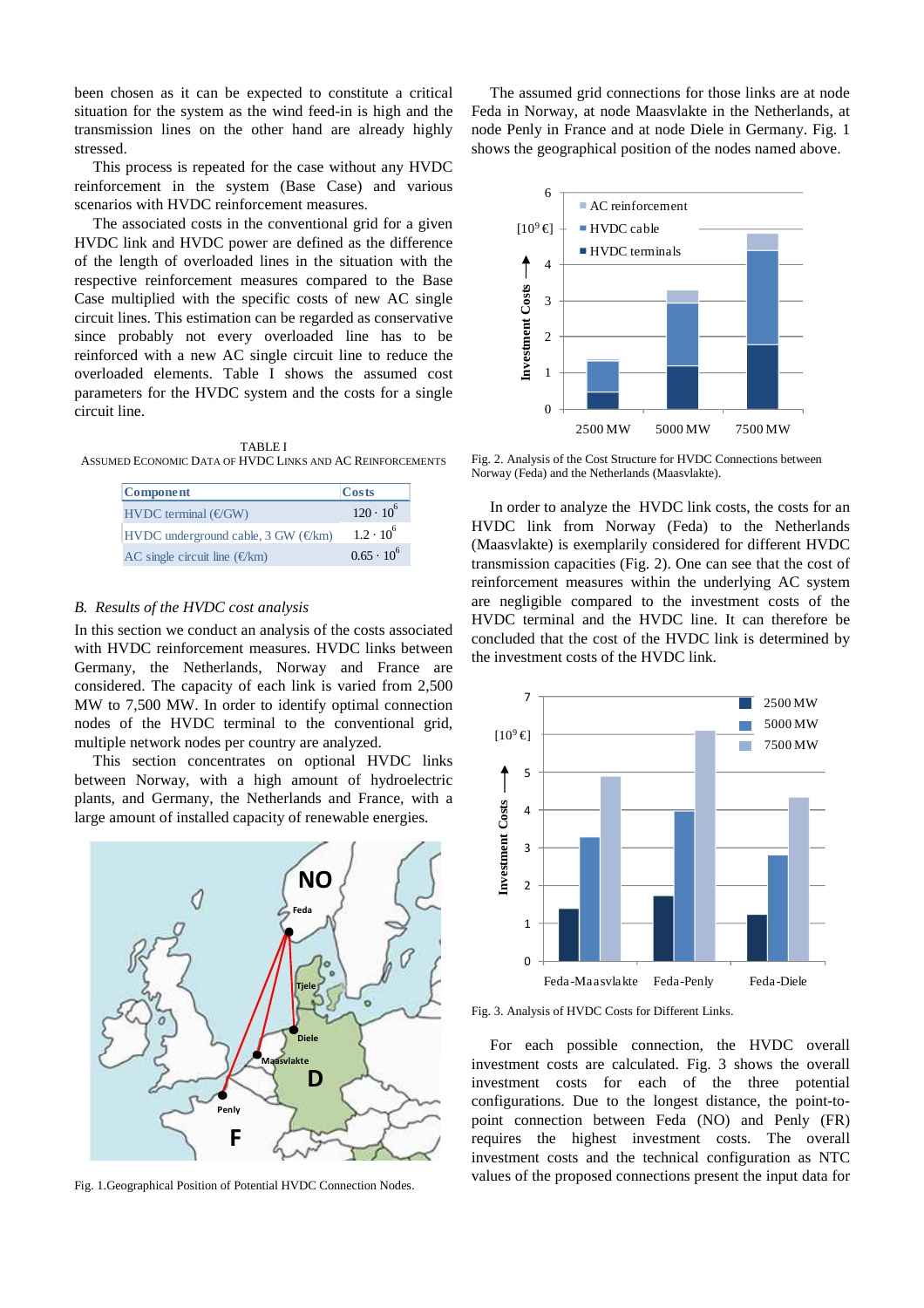the economic evaluation. The impact of each point-to-point connection on the national power markets can be simulated and thus enable us to identify the most efficient link. Based on the conducted analysis, it is possible to investigate further development steps of the North Sea Super Grid through consideration of the most efficient point-to-pointconnection.

# IV. THE EFFECTS OF HVDC CONNECTIONS ON THE EUROPEAN ELECTRICITY MARKETS

Based on the mainly technical analysis described in the previous sections, we carry out an economic evaluation of the costs and benefits of the proposed HVDC transmission lines. First, in order to assess their impact on overall welfare, scenario-based market simulations are conducted and analyzed with respect to changes in total system costs and trade flows. Thus, the identified efficiency gains can be contrasted with the investment costs associated to the grid expansion in the next step (section V).

#### *A. The Model DIME*

The Dispatch and Investment Model for Electricity Markets in Europe (DIME) was developed at the EWI as a linear optimization model of the conventional European electricity market [5], [6]. It simulates dispatch as well as investment decisions on the supply side and minimizes total discounted costs based on the assumption of a competitive generation market. In this analysis 16 regions are modeled in detail and cover Central and South Western Europe as well as Great Britain, Scandinavia and Finland. A  $17<sup>th</sup>$  so-called satellite region which constitutes Eastern Europe is represented by an exogenous price curve and an upper limit on power imports.

The model input includes demand side parameters, supply side parameters and political parameters. The residual demand which has to be met by conventional generation is derived by subtracting exogenous infeed of RES-E and other must-run technologies such as CHP from total demand. Regarding the supply side, input parameters cover the cost of generation (e. g. investment costs, O&M costs, prices of fuels and  $CO<sub>2</sub>$ -certificates), technical parameters of conventional generation technologies (such as ramp rates and minimum loads) as well as the amount of conventional capacities already existing within a country. Furthermore, the NTC values of international interconnector capacities and political parameters such as nuclear policies are incorporated in the model.

As an output of the cost minimization, the structure of generation and capacities is identified for each country. The resulting fixed and variable costs of generation, investment costs as well as the magnitude and value of power imports and exports form the basis for the comparative cost-benefit analysis of investments in HVDC capacities.

#### *B. Scenario Description*

In this analysis comparative statics indicate the value of additional transmission line capacities. The base case

scenario (BC) comprises all relevant technical and economic parameters and the best guess for their future development. Thus, the BC assumptions concerning the European grid are based on public information on existing capacities and planned extensions provided by ENTSO-E [4]. The other scenarios differ from the BC *only* in the addition of one HVDC connection to the original grid configuration respectively. This is incorporated into the model by altering the NTC values equivalently to the physical capacities of the newly built transmission lines. At first, we concentrate on the analysis of the lowest (2,500 MW) and highest (7,500 MW) configurations of the proposed HVDC connections. The resulting scenarios are displayed in Table II.

| <b>TABLE II</b><br><b>SCENARIOS OF HVDC CAPACITY EXPANSIONS</b> |                   |  |  |  |
|-----------------------------------------------------------------|-------------------|--|--|--|
|                                                                 | 2,500 MW 7,500 MW |  |  |  |
| <b>Base Case</b>                                                | no variation      |  |  |  |
| Scenario I (NO - DE)                                            |                   |  |  |  |
| Scenario II (NO - NL)                                           |                   |  |  |  |
| Scenario III (NO - FR)                                          |                   |  |  |  |

The following paragraphs give an overview of the basic assumptions which hold for all scenarios.

Total demand (plus network losses) is aligned to the forecast in [7]. The overall trend is positive until 2020, while in some countries, e. g. Germany, it declines afterwards due to efficiency gains.



Fig. 4. Residual Load (TWh) per Year in Selected Countries.

Then again, the overall residual load of Europe (i. e. total demand minus RES infeed and generation from CHP technologies) exhibits a strictly decreasing trend over the years. Fig. 4 gives an overview of its development in selected countries. The negative trend of the residual load is due to an increasing production from RES. The underlying infeed from RES is modeled according to [8]. Thus, the corresponding capacities result from a cost-minimizing RES expansion throughout Europe. Thereby, present national support schemes such as quotas or feed-in-tariffs are assumed to prevail. The production resulting from the given capacities is calculated under consideration of technology and region specific full load hours as well as hourly generation structures.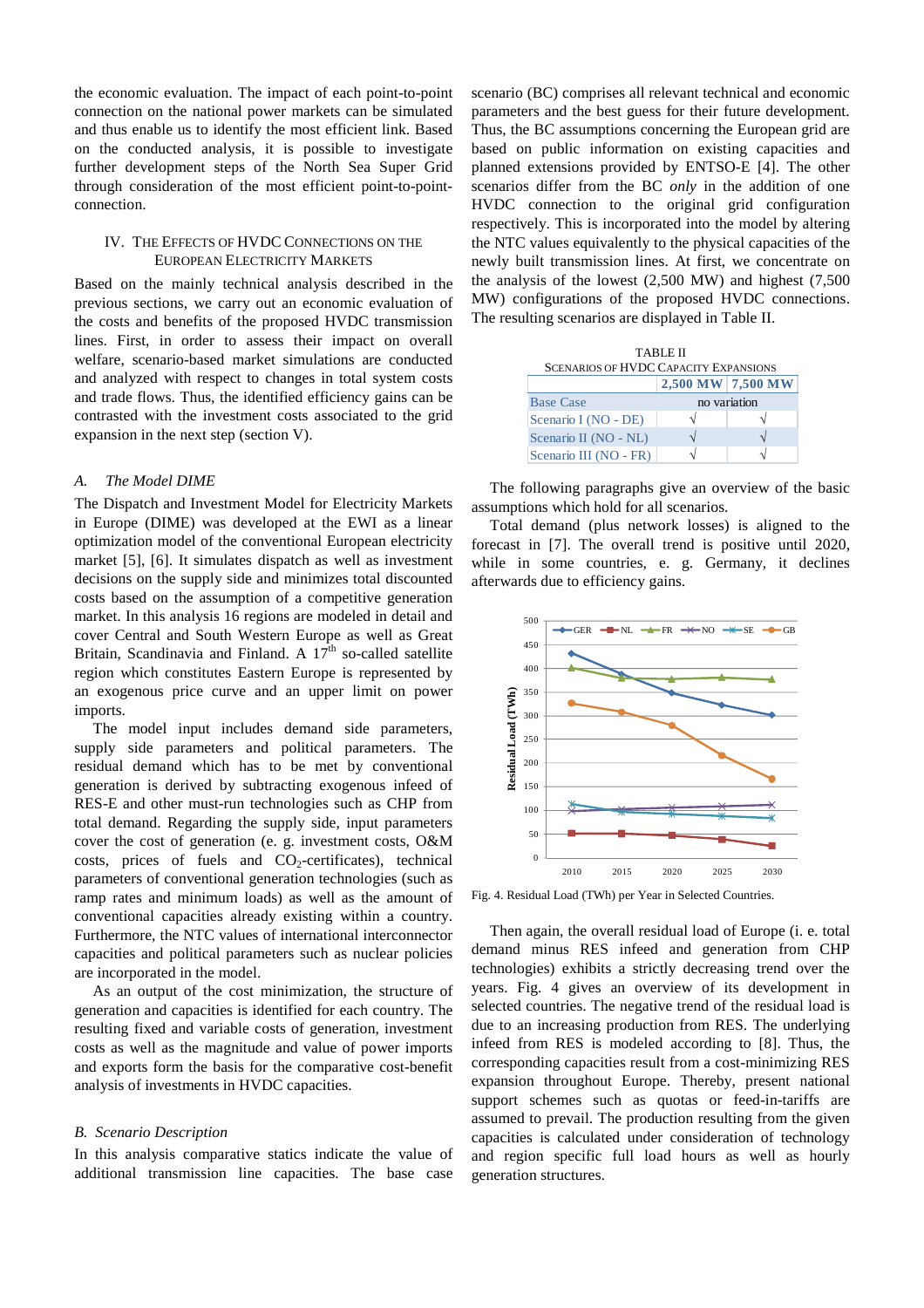The fuel costs and prices of  $CO<sub>2</sub>$ -certificates are chosen on the basis of [8] and constitute an almost constant spread in variable costs of coal- and gas-fired power plants (Table III). Regarding the conventional supply side, the initial values of installed capacities are based on EWI's data base which includes roughly 46,000 power plants and their technical characteristics all over Europe.

TABLE III DEVELOPMENT OF FUEL COSTS AND PRICES OF CO<sub>2</sub>-CERTIFICATES

|                                                                  | 2010 | 2015 | 2020 | 2025 | 2030 |
|------------------------------------------------------------------|------|------|------|------|------|
| Lignite $(\epsilon_{\text{0.08}}/MWh_{th})$                      | 1.5  | 1.5  | 1.5  | 1.5  | 1.5  |
| Hard Coal $(\epsilon_{008}/MWhth)$                               | 9.9  | 10.5 | 11.1 | 11.5 | 11.9 |
| Nuclear $(\epsilon_{008}/MWh_{th})$                              | 3.6  | 3.5  | 3.3  | 3.3  | 3.3  |
| Gas $(\epsilon_{008}/MWh_{th})$                                  | 20.1 | 22.2 | 24.2 | 26.8 | 29.4 |
| $\text{Oil}$ ( $\bigoplus_{\text{OOR}}/\text{MWh}_{\text{th}}$ ) | 20.8 | 23.1 | 25.5 | 27.8 | 30.1 |
| $CO2$ ( $\epsilon_{\text{on}}/t$ $CO2$ )                         | 13.0 | 15.0 | 20.0 | 25.0 | 30.0 |

The scenarios are computed from 2010 up to 2040 for seven reference years (every  $5<sup>th</sup>$  year). Each modeled year is represented by three types of day (Weekday, Saturday and Sunday/Holiday) with up to 24 hours for each of the four seasons respectively. Investment decisions are made once per year of reference while the hourly dispatch and the resulting costs are scaled up to one year using the frequency of occurrence of each day.

The time horizon is limited by the availability of computational capacities. Nonetheless, the final year of 2040 allows for the analysis of the impact of the crossborder grid extensions in 2020 on the investment decisions concerning conventional generation capacities. Still we have to account for possible biases in the investment decisions resulting from the definition a final year of reference in a model with complete information and perfect foresight.

#### *C. Scenario Analysis*

The basic insights which motivate our economic analysis of investments in cross-border transmission capacities concern the welfare gains by loosening constraints on transnational trade. The differences in wholesale electricity prices which persist despite the progress made in integrating the European markets in recent years indicate that efficiency gains may still be realized. By increasing transmission capacities and thus allowing for higher imports from low price to high price regions the overall costs of satisfying total electricity demand will be decreased, even though production costs in the exporting regions may rise.

But since an increase in transmission capacities is not for free, a complete price alignment is not desirable from an economic point of view. This is why for each possible grid extension the investment costs have to be contrasted with the efficiency gains in order to identify the limit of the economically beneficial transmission capacities. In order to do so, we analyze the change in total and regional costs and trace it back to variations in power exchange and regional generation. This step lays the groundwork for the final costbenefit-analysis described in section V.

The Base Case to which the scenarios are compared indicates the total costs of satisfying demand in all model

regions in due consideration of the basic grid configuration (i. e. without the additional HVDC capacities of the miscellaneous scenarios). Hereby, the total costs include investment costs, fixed and variable costs of generation and indicate the value of imports as well as the costs due to transmission losses in the course of transnational electricity exchange. Fig. 5 displays an ascend in total costs over the reference years.



This development is driven by (re-)investments in generation capacities and the restructuring of the power plant mix. It can be observed that falling residual load does not necessarily come along with decreasing conventional capacities since a minimum of capacities is required out of security of supply considerations. This minimum is calculated by subtracting the secure capacities of wind power plants from the maximum hourly load of a given  $year<sup>1</sup>$ 

Furthermore, the increase in the value of imports corresponds to rising trade volumes. Accordingly, the cost of transmission losses of cross-border trade flows increases. The major net-exporting countries are France and Germany, although the German surplus in exports declines over time. On the other side, the Netherlands and Belgium are the biggest net-importers. While the Dutch surplus in imports decreases, Norway's surplus steadily grows over the years of reference. The national imports and exports finally result in trade flows which reach their highest volumes on the connections between Germany and the Netherlands, Germany and France (both directions), France and Great Britain as well as between Norway and Sweden (both directions).

Table IV summarizes the cost variations realized in the given scenarios between 2020 and 2040. First of all, the given values are negative and therefore confirm the theoretical storyline of reducing generation costs by loosening the trade constraint. Accordingly, a higher HVDC capacity addition leads to greater cost savings. Nonetheless, the efficiency gains differ between scenarios, i. e. with the geographical allocation of the transmission lines. This is due to the fact, that the lines connect different markets with individual cost structures. While the connected markets have direct access to the new line and therefore contribute the

l

<sup>&</sup>lt;sup>1</sup> The assumed capacity credits for wind power plants are 8% for onshore and 15% for offshore capacities. The capacity credits for other RES are zero, which reflects a conservative point of view concerning system security issues.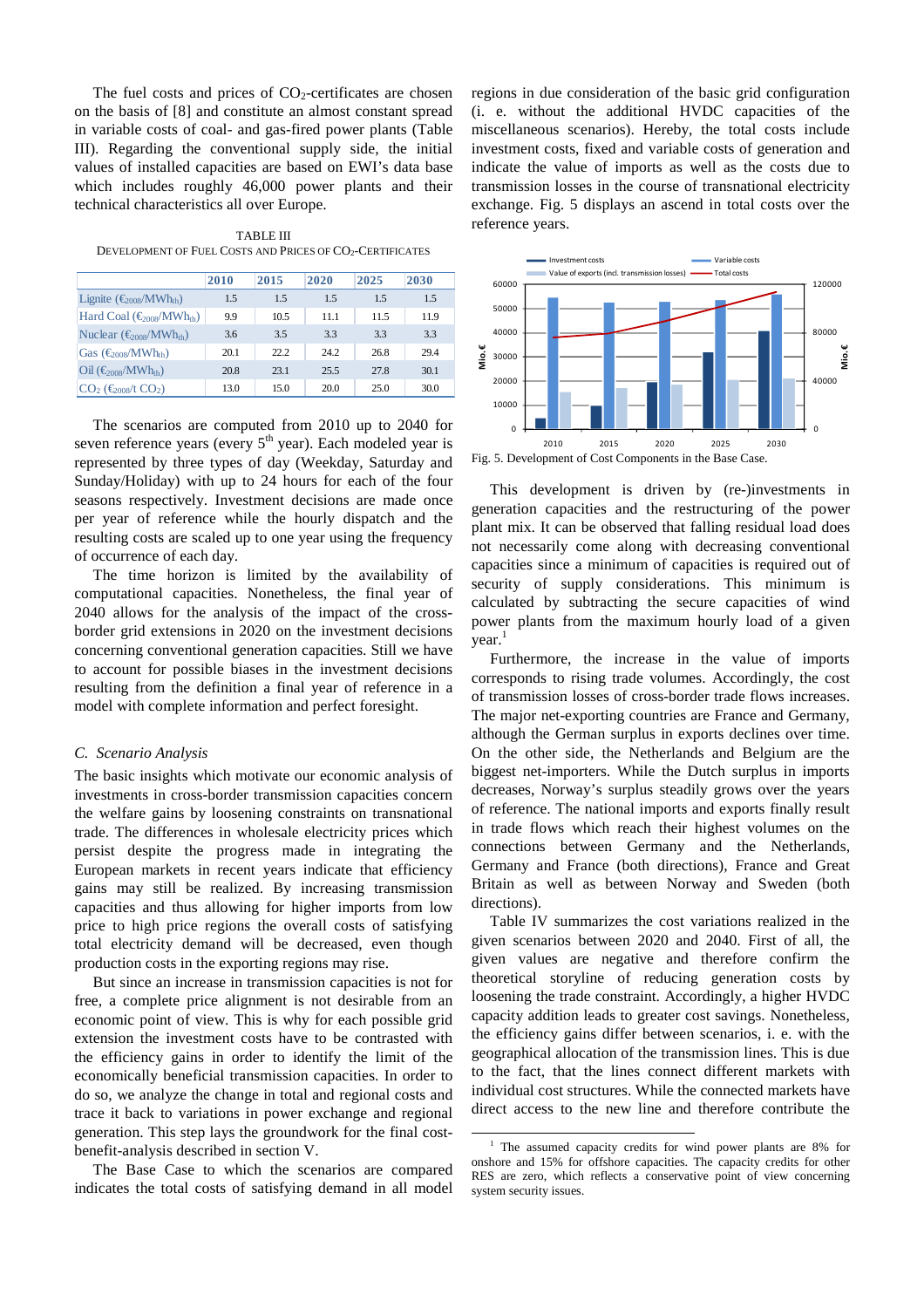biggest share of trade flows, electricity transfers from other regions via the HVDC connection are limited due to upstream transmission restrictions. Furthermore, as can be seen in Table IV, the ranking of the scenarios by cost savings does not change with respect to the capacity of the HVDC connection.

TABLE IV PERCENT COST REDUCTIONS IN COMPARISON TO THE BASE CASE

|                      | <b>2,500 MW</b> | <b>7,500 MW</b> |
|----------------------|-----------------|-----------------|
| Scenario I (NO-DE)   | $-0.24\%$       | $-0.41%$        |
| Scenario II (NO-NL)  | $-0.24\%$       | $-0.42\%$       |
| Scenario III (NO-FR) | $-0.25\%$       | $-0.43\%$       |

Our scenario analyses show that additional transmission capacities to Continental Europe are in particular beneficial to Norway. This may be explained by the increase in the Norwegian ratio of residual demand to production over the reference years considered in our analysis. Hence, Norway would have to augment domestic production, eventually accompanied by additional investment in production capacities, or rely on electricity imports. By considering investment and development of electricity trade in the model, we may conclude that relying on additional imports is more efficient.

The first scenario we present in greater detail describes the impact of additional transmission line capacities between Norway and Germany (Sc. I). It constitutes the lowest cost reductions in comparison to the Base Case which amount to 0.24% in the 2,500 MW case and to 0.41% in the 7,500 MW case. One major change between the BC and the scenario lies in the exchange between Germany and Norway, i. e. in the direct effect of the additional HVDC connection. In the 2,500 MW case, the yearly trade flows in the reference years between 2020 and 2030 are on average by 122% (DE to NO) and even 167% (NO to DE) higher than in the BC. Not surprisingly, these numbers rise even higher when assuming a 7,500 MW capacity addition, namely up to 265% and 382% respectively. Since transmission in opposite directions does not occur simultaneously, the merit orders in both countries indicate that, on the one hand, in off-peak hours cheap base-load generation from Norway (hydro) substitutes more expensive base-load generation in Continental Europe. On the other hand, Norway avoids production from expensive gas-fired power plants by importing Continental European electricity in peak-times. As a result of both effects, Norway achieves a constant and nearly exclusive employment of its Hydro capacities despite an increase in domestic residual load. At the same time, due to the rising imports from Germany, the Norwegian imports from the Netherlands, Denmark and Sweden are substituted accordingly. Overall, the total Norwegian costs of power supply decrease on average by 15% (2,500 MW) and 33% (7,500 MW) in the reference years between 2020 and 2030. On the contrary, the German costs remain almost unchanged. This may be explained by the already good link-up of Germany with other European countries.

Scenario II describes the effects of additional HVDC

capacities between Norway and the Netherlands. In analogy to Scenario I, the direct effect of the additional HVDC line on the trade flows between Norway and the Netherlands is the most striking. Here, the average percent rise in the trade flows from Norway to the Netherlands amounts to 293% and to 267% in the opposite direction. Imports as well as exports virtually rise simultaneously in Norway and the Netherlands, thus leaving the national net export in the reference years almost unchanged. Concerning the Netherlands this change is mainly a redirection of trade with Germany. Due to the fact, that a significant part of the Dutch electricity generation is hard coal based, the basic idea of what drives the trade flows between Norway and the Netherlands is the same as in Scenario  $I$  – importing cheap hydro production from Norway and exporting base/mid load production in peak hours to Norway. This can be endorsed for example by considering the reference year 2020, which is the year, the new cross-border transmission capacity is assumed to be available. We observe an increase in Dutch hard coal production of 4%. Alike is true for subsequent years, although changes in the power plant mix might alter the origin of the Norwegian imports.

Total costs of meeting demand in Norway are reduced in respect to the Base Case. The decrease amounts to about 15% on average in the reference years 2020 till 2030 in the scenario with 2,500MW of capacity and to almost 43% in the scenario with 7,500MW. Overall costs increase in all reference years in Sweden. This effect may be explained by a decrease in Norwegian "Hydro-Exports".

Scenario III exhibits some of the already know patterns of the previous two scenarios. System costs in Norway decrease. In the case of a HVDC capacity of 2,500 MW the average reduction in the reference years 2020-2030 amounts to 20%, while it reaches over 50% when assuming a capacity of 7,500 MW. Furthermore France, analogously to the Netherlands before, profits from the direct link to Northern Europe. In this case, the redirection of trade flows via the French links to Germany and Great Britain is most striking. In comparison to the BC the French exports to both countries decrease, while the imports from both nations augment. For Example, the French exports to Germany shrink on average by more than 50% in the case of a 7,500 MW line. At the same time the exports from France to Norway add up to more than 10 TWh per reference year in the 2,500 MW case and to over 25 TWh in case of a 7,500 MW link. These exports substitute former Dutch and German trade flows to Norway.

# V. COST-BENEFIT-ANALYSIS

Having identified the efficiency gains due to the additional HVDC capacities, we now contrast these benefits with the investment cost calculated in section III. Although we have shown that cost reductions can be achieved by extending the grid, the savings may not be sufficient to justify the investment. Furthermore, the most beneficial scenario identified in section V is not necessarily the most preferable overall option since a rise in benefits may be overcompensated by a corresponding increase in investment costs.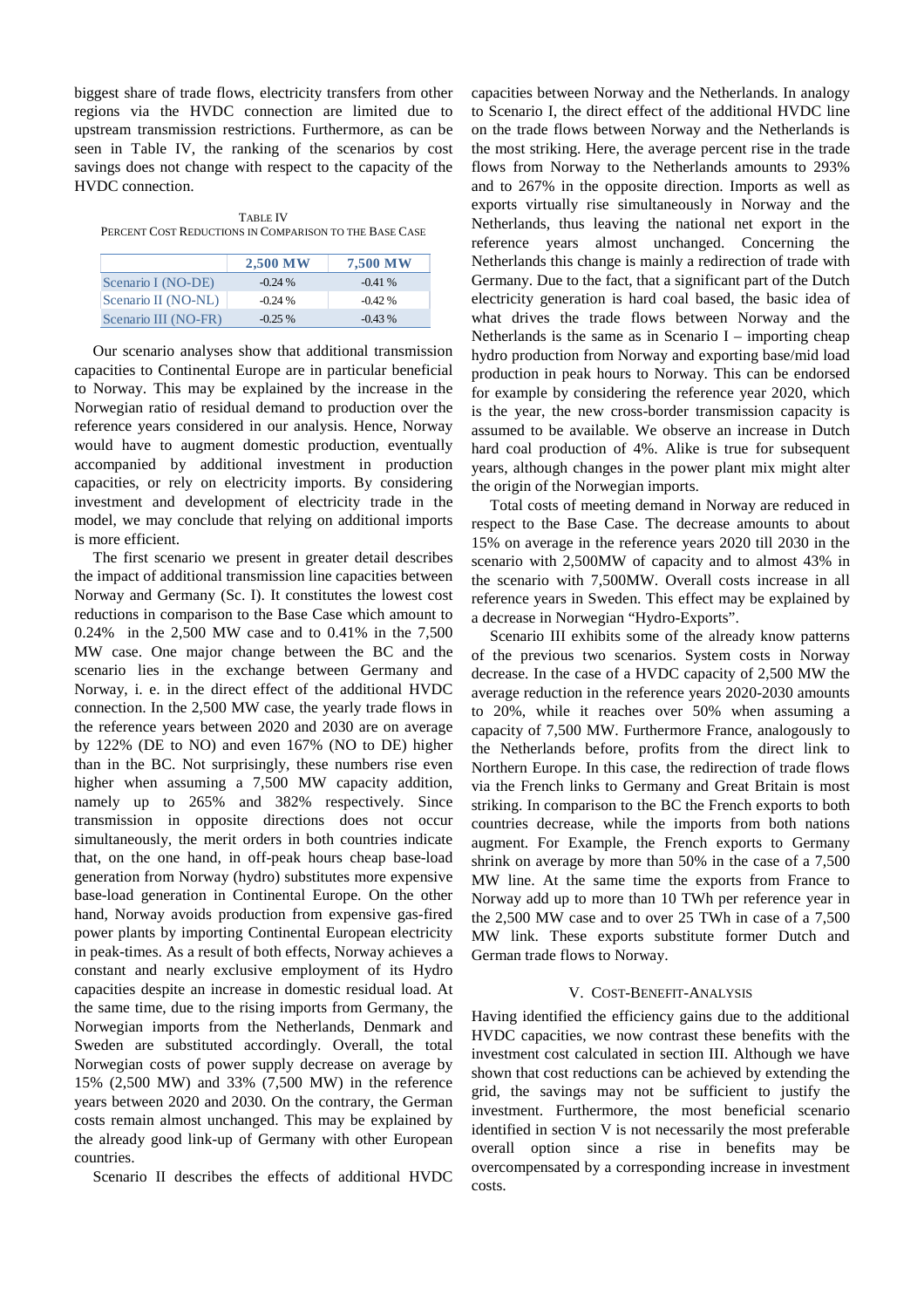The calculation of the welfare effects requires the comparison of a one-time payment for the capacities in 2020 with savings realized in succeeding years. Therefore, the present value (PV) of the cost reduction is calculated using a discount rate of 6%. Hereby, the benefits of the years 2020 to 2040 are taken into account by scaling the results of the reference years accordingly. The range of 20 years is chosen according to the minimal life time of transmission lines. Finally, the respective balance of savings and investment costs gives the net welfare effect per scenario.

Table V displays the results of the cost-benefit analysis. First, all 2,500 MW cases prove to be economically profitable. Thereby, on the one hand, the present values of the cost reductions increase with the length of the HVDC connection, such that the link between Norway and Germany (Sc. I) results in the smallest savings, while the transmission line between Norway and France (Sc. III) achieves the highest reduction. This is due to the fact, that the shortcut between two geographically distant markets enables exchange that was previously strongly restrained by the transmission restrictions in the various transit countries. Consequently, the idle efficiency potential may be greater than between two geographically close countries.

TABLE V NET WELFARE EFFECTS OF HVDC CAPACITY EXPANSIONS

| mio. $\in$              | <b>PV</b> of Benefits | <b>Invest. Costs</b> | Net Welfare Effect |
|-------------------------|-----------------------|----------------------|--------------------|
| Scenario I (2,500 MW)   | 2.448                 | 1,354                | 1.094              |
| Scenario I (7,500 MW)   | 4.749                 | 4,363                | 387                |
| Scenario II (2,500 MW)  | 2.535                 | 1.534                | 1,001              |
| Scenario II (7,500 MW)  | 4.840                 | 4.902                | $-62$              |
| Scenario III (2,500 MW) | 2.873                 | 1.854                | 1.019              |
| Scenario III (7,500 MW) | 5.372                 | 6.110                | $-737$             |

On the other hand, the longer HVDC lines come along with higher costs, too. Therefore, concerning the 2,500 MW lines, not the scenario with the highest cost reduction (Sc. III, NO-FR) is the overall most efficient one, but Scenario I which has shown to achieve the smallest savings. The total reduction in system costs due to the capacity expansion between Norway and Germany amounts to 1,094 mio. € and is therefore 9.3% higher than in Scenario II and 7,4% higher than in Scenario III.

With regard to the 7,500 MW links, the ranking of the scenarios according to the present value of their benefits exhibits the same pattern as the ranking of the 2,500 MW cases. Nonetheless, the additional savings realized by adding another 5,000 MW of capacity are lower than those achieved by the first 2,500 MW. This decreasing marginal utility stems from the fact, that the optimal decision rule is to exploit the biggest efficiency potentials that can be realized by one additional unit of trade first. Consequently, every further capacity addition is left with smaller gains.

On the contrary, the investment costs increase disproportionately strong to the capacity expansion. While the investment costs rise linearly with the length of the line and the capacity of the DC terminal, the costs caused in the adjoining AC grids, while negligible compared to the HVDC costs, increase faster than the capacity of the lines. Furthermore, the absolute values of the grid enforcement costs and their development differ between the connecting nodes in Continental Europe.

Consequently, the resulting change in total system costs is no longer positive in all 7,500 MW cases. Especially Scenario III (NO-FR) exhibits a significant negative welfare effect of -737 mio.  $\epsilon$  due to the line length and AC grid costs. Similarly, the net effect in Scenario II (NO-NL) is negative, too, but to a lesser extent. Thus, the capacity expansion is not justified by a sufficient rise in trade gains in neither case. In contrast, Scenario I (NO-DE) proves to have a positive net welfare effect in both cases.

The results are illustrated in Fig. 6 which displays the average costs and benefits per additional capacity. Thereby, an intersection of two lines marks the critical point at which the net welfare effect switches from positive to negative. Furthermore it shows that the explicit analysis of all 5,000 MW cases would have yielded positive, though (compared to 2,500 MW) smaller welfare gains, since the intersections are on the right hand side of the corresponding mark on the abscissa.



Fig. 6. Average Costs (dotted lines) and Benefits (solid lines) of capacity additions.

One crucial aspect of the analysis is that it gives no indication for the optimal choice of capacity. For this kind of assessment an analysis of the marginal costs and benefits of the HVDC lines would be necessary. Accordingly, no conclusion concerning the optimal combination of the given option can be drawn. Again, this would require a new set of market simulations in order to consider the effects of the simultaneous linkage of diverse markets on transnational trade flows and costs of electricity supply.

### VI. CONCLUSION AND FURTHER RESEARCH

In our paper we investigated the economic effects of several HVDC point-to-point connections, coupling Scandinavia, in particular Norway, with Continental Europe more closely. In contrast to other recently publishes studies we incorporate the technical feasibility of the additional transmission capacities. By contrasting the cost reduction in meeting the European electricity demand with the investment costs associated with the installation of the HVDC lines, we are able to derive conclusions regarding the net welfare effects of the various point-to-point connections. This allows us to rank the considered combinations with reference to their social advantageousness.

A HVDC link between power systems requires